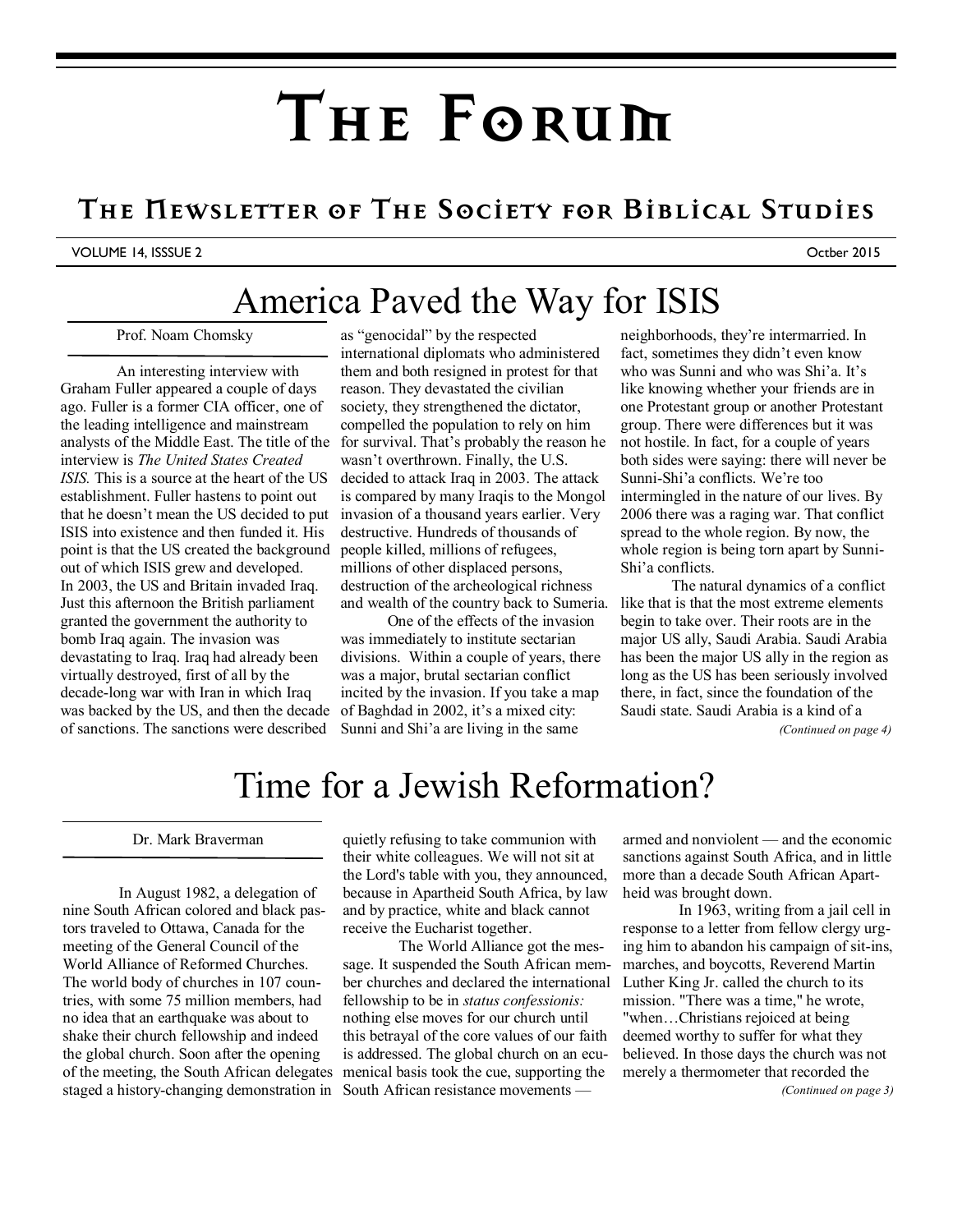Studies is a non-profit (IRC 501c3) organization. Our mission is to reform biblical scholarship by making it accessible, relevant and useful to the broader Church; to redeem the tradition of pilgrimage from commercial tourism; and to renew the mission of the church. We design and deliver journeys of contextual study of the Bible in the lands of the Bible. We are ecumenical, interfaith and inclusive. We invite you to participate in a ministry of reconciliation, to reach out across geographical, religious, ethnic, and cultural boundaries. We are dedicated to socially responsible travel.

the renewal of a vigorous

# The Biblical Academy The Society for Biblical and Christian Anti-Semitism

The Rev. Peter J. Miano

It has been said that an expert is someone who knows more and more about less and less until he/she knows absolutely everything about absolutely nothing. This old aphorism is particularly applicable in the biblical academy—the dominant paradigm for studying, teaching and learning the Bible where the pressure to specialize, i.e., to learn more and more about less and less, has had dubious, unintended and even tragic consequences. More often than not the members of the academy focus on minutiae and ignore moral relevance in a collective preoccupation with answering questions no one ever asked. For exam-

ple, instead of addressing the moral challenges of our day, the flagship journal of the field, the *Journal of Biblical Literature,* features essays like "S*ansinnāyw;* Song of Songs 7:9 and the *Palpal* Noun Pattern," and "Μόνον or µονῶν? Reading 1 John 2:2c from the *Editio Critica Maior."*

No one should begrudge anyone their academic interests, but I should think there would be a little more self examination among the members of the academy, especially when it comes to the academy's role in one of today's most pressing moral concerns, namely the reemergence of Christian anti-Semitism. Words matter. Biblical interpretation

matters. Bad biblical interpretation employing careless language over genera-

tions has had the appalling effect of promoting and perpetuating anti-Semitic stereotypes. Real life anti-Semites appeal to stereotypes rooted in biblical translation and interpretation to reinforce anti-Semitic attitudes and actions.

Like measles, anti-Semitism was thought to have been largely eradicated, but we are currently witnessing a disturbing resurgence of this tenacious social virus. Lately, a surge of anti Jewish vandalism and violence has captured popular attention and earned well deserved moral opprobrium—violent attacks on Jews in Denmark and France, vandalism of Jewish cemeteries and synagogues and anti Jewish slogans and chants during political demonstrations in Germany, Greece, the U.K. and the

**Biblical interpretation matters. Bad biblical interpretation over generations has had the appalling effect of promoting and perpetuating anti-Semitic stereotypes** 

United States. Anti-Semitism is particularly prevalent among ultra nationalist groups in Europe and the United States. In the U.S., white supremacist groups, a notorious example being the Ku Klux Klan, blend ultranationalism with anti-Semitism. Notwithstanding prodigious Christian efforts among church professionals and also within the biblical academy to examine and root out anti-Semitism, especially in the wake of the Holocaust, anti-Semitism has reemerged as a frontline issue. It is a meat and potatoes issue and deserves a place on the

moral table of every Christian.

Christian anti-Semitism is deeply rooted in Christian history. The full grown tree bears the poisoned fruits of nationalism, bad racial science and perverse moral theology. John Hagee,

*(Continued on page 6)*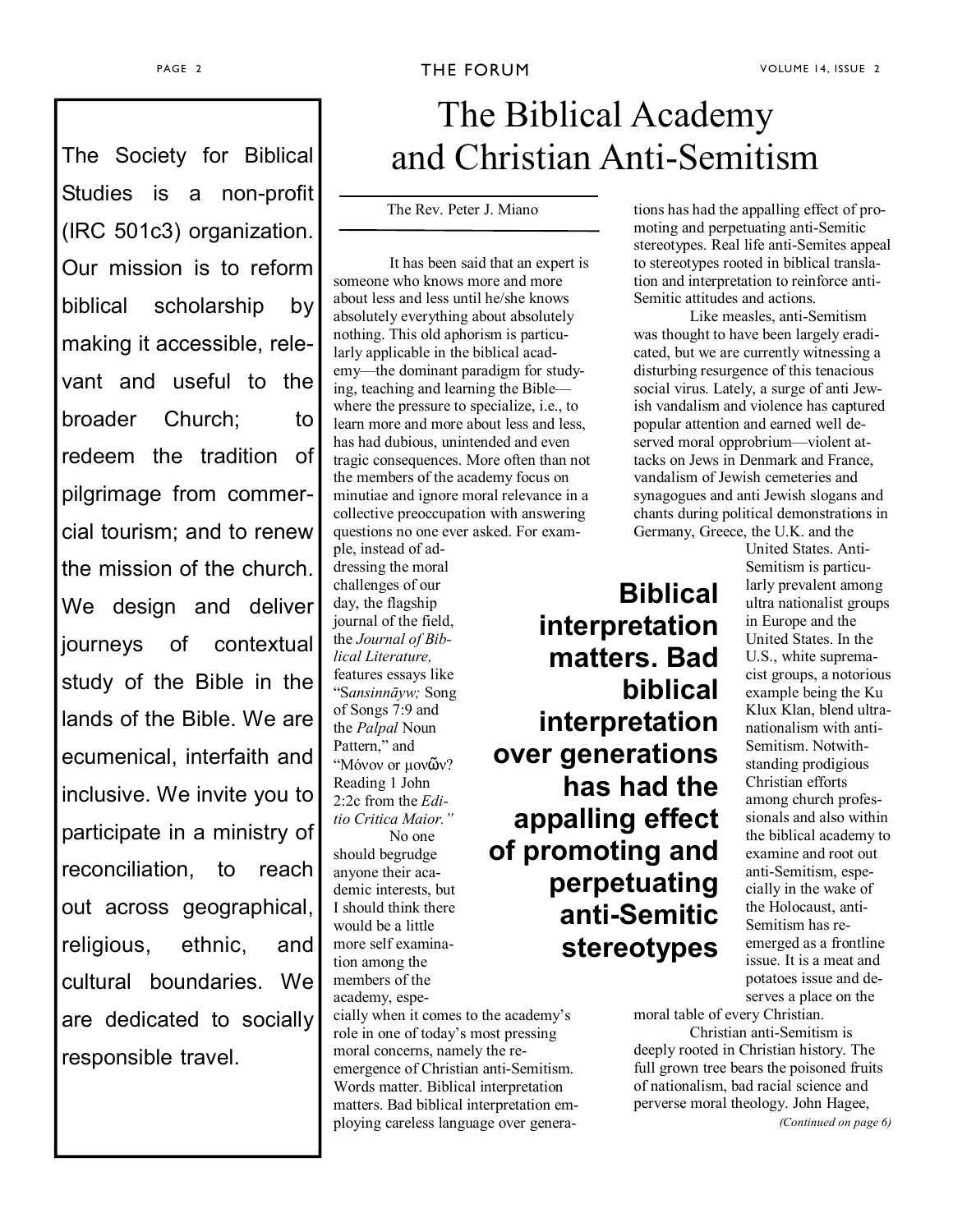# Time for a Jewish Reformation, cont'd

*(Continued from page 1)* 

ideas and principles of popular opinion; it was a thermostat that transformed the mores of society. But the judgment of God is upon the church as never before. If today's church does not recapture the sacrificial spirit of the early church, it will lose its authenticity, forfeit the loyalty of millions, and be dismissed as an irrelevant social club with no meaning for the twentieth century." For King and his followers, the gospels provided the blueprint for the Civil Rights movement's strategy of nonviolent direct action.

 In 1939, heartbroken over how the German church (with notable exceptions) had supported Nazism, Dietrich Bonhoeffer wrote that absent a "reformation crisis," the church was in danger of becoming worse than irrelevant. Not only the pulpits but the departments of theology, he wrote to a friend, existed for the purpose of supporting state tyranny. He returned to Germany from the safety of New York City, called his "Confessing Church" together, and ultimately paid the ultimate price for faithfulness to his principles and to the church that he loved.

 Judaism is facing a crisis today on the level of the reformation called for by Bonhoeffer in its confrontation with Nazism, on the level of the challenge that King threw down in the struggle to end legalized racism in this country, and on the level of the *status confessionis* faced by the global church in its recognition of the evil of Apartheid. The crisis for the Jewish establishment has arrived with the growing awareness that all is not right with our Jewish homeland project in historic Palestine.

 In the fall of 2006, I had just returned from Israel and the West Bank. Speaking at a church in Washington, D.C., I expressed my horror over Israel's violations of international law and the human rights of the Palestinians, the damage done to Israeli society, and my heartbreak and fear for my people. I charted my "conversion"

from a Jew critical of some of Israel's policies but supportive of the Zionist vision to someone willing to cast doubt on the Zionist project itself. I said that I saw the dispossession of the Palestinians in 1948 and its continuation since the 1967 occupation of remaining Palestinian lands as the cause for Palestinian resistance, and that I was committed to seeking justice for the Palestinian people as the only path to peace.

 After the presentation, the pastor approached me and said that while he agreed with much of what I had said, he felt that in talking about the Israel-Palestine conflict, we had to be sensitive to the feelings of Jews. "I

## **Judaism is facing a crisis today ...The crisis for the Jewish establishment has arrived with the growing awareness that all is not right with our Jewish homeland project in historic Palestine.**

have to tell you that as a Christian I feel personally responsible for the evil of anti-Semitism and indeed for the Nazi Holocaust. I have been working for social justice for my entire career, including years spent working with an interfaith group of Christian, Muslim, and Jewish clergy. When the issue of the Presbyterian Church's divestment from companies involved in the Israeli occupation was raised in 2004, I decided not to push the issue out of sensitivity for the rabbis in the group who were opposing divestment."

 My Jewish pedigree must be impeccable; I looked at him and, with what can only be described as *chutzpah* (Yiddish, from the Hebrew: supreme self-confidence; nerve, gall), replied, "Pastor, you need to do something else with your Christian guilt.

The rabbis who will not engage with you about Israel and Zionism are not acting as friends of Israel. We Jews are in great peril, and Israel is rapidly descending into fascism. We need your help as a Christian leader and as a worker for justice. Holding back from engagement in this struggle is not what Jesus would want you to do." That encounter was my "Road to Damascus" moment, and the time when I found my voice to speak to the core issue in the discussion about Israel and Palestine.

 The crisis for Jews in confronting our crimes toward the Palestinians interlocks with a crisis for Christians still struggling with the horror of Christian sins against Jews. Catholic theologian Gregory Baum has written about the church's effort to reconcile with the Jewish people. The problem, states Baum, is that "if the Church wants to clear itself of the anti-Jewish trends built into its teachings… it must examine the very center of its proclamation and reinterpret the meaning of the gospel for our times….Auschwitz summons us to face up to the negative side of our religious and cultural heritage."

 Support for the State of Israel has been central to the Christian effort to atone for anti-Semitism. But the horrific consequences of our Jewish homeland project now pose a challenge to Christians committed to human rights. Ironically, political Zionism owes its success in part to the Nazi Holocaust, the same catastrophe that spurred a radical reevaluation of the foundations of Christianity. Historians have also noted the influence of a deeply rooted Zionism in Western Christianity in the support for what amounts to the illegal colonization of Palestine by the Zionist movement.

 So there are two strains within Christianity: one conservative (Christian Zionism) and one liberal/ progressive (interfaith reconciliation). Both support the concept and the reality of Jewish hegemony in Palestine. Both act powerfully to stifle criticism *(Continued on page 4)*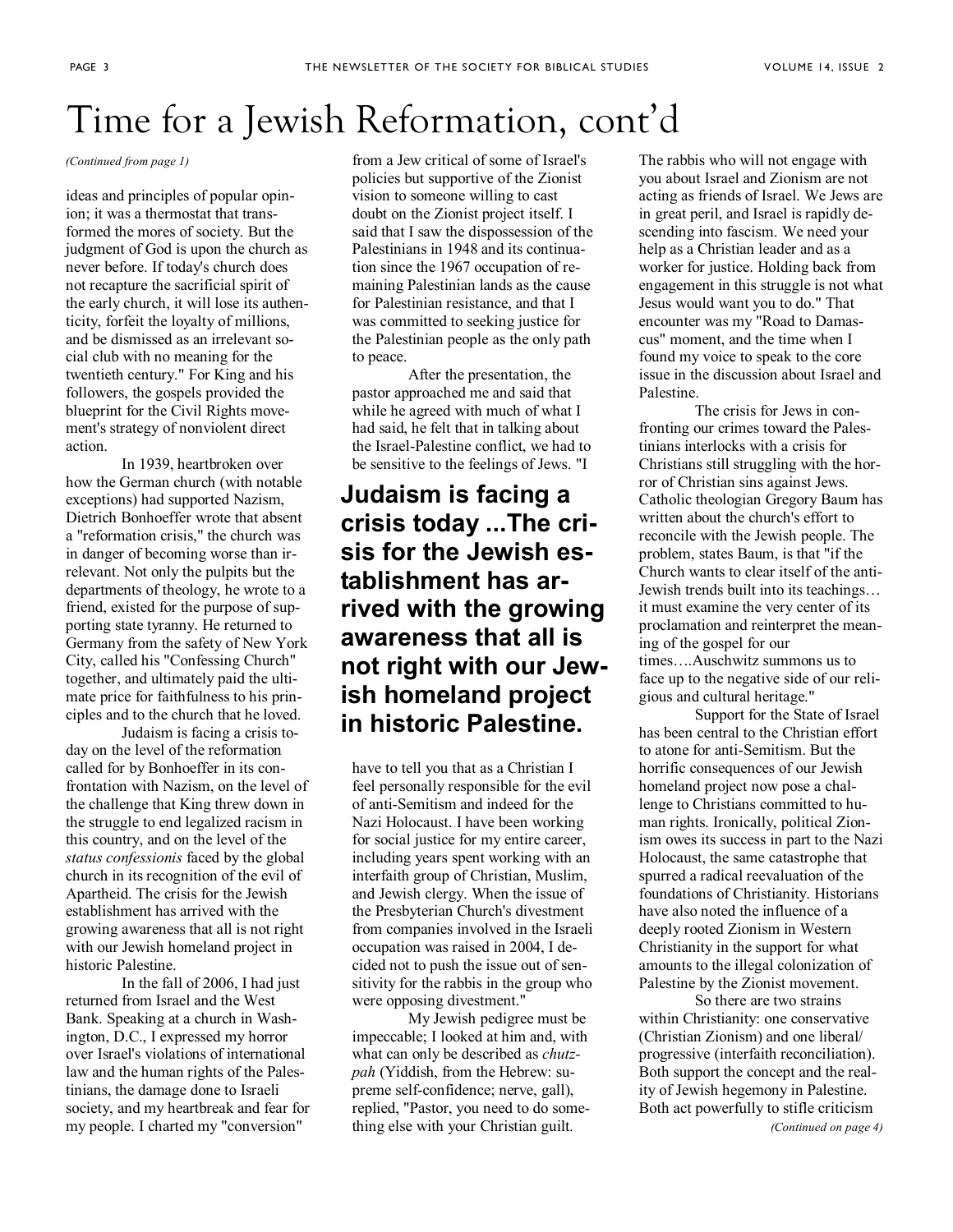### PAGE 4 **THE FORUM THE FORUM VOLUME 14, ISSUE 2**

# the Way for ISIS, cont'd.

#### *(Continued from page 1)*

family dictatorship. The reason is it has a huge amount oil.

 Britain, before the US, had typically preferred radical Islamism to secular nationalism. When the US took over, it essentially took the same stand. Radical Islam is centered in Saudi Arabia, which is the most extremist, radical Islamic state in the world. By comparison, it makes Iran look like a tolerant, modern country. It's not only directed by an extremist version of Islam, the Wahhabi Salafi version, but it's also a missionary state. So it uses its huge oil resources to promulgate these doctrines throughout the region. It establishes schools, mosques, clerics from Pakistan to North Africa.

An extremist version of Saudi extremism is the doctrine that was picked up by ISIS. So it grew ideologically out of the most extremist form of Islam—the Saudi version. Saudi Arabia not only provides the ideological core that led to the ISIS radical extremism, but it also funds them. Not the Saudi government, but wealthy Saudis, wealthy Kuwaitis, and others provide the funding and the ideological support for these jihadi groups that are springing up. This attack on the region by the US and Britain is the source, where this thing originates.

You can be pretty confident that as conflicts develop, they will become more extremist. The most brutal, harshest groups will take over. That's what happens when violence becomes the means of interaction. It's almost automatic. It's true in neighborhoods. It's true in international affairs. If they manage to destroy ISIS, they will have something more extreme on their hands.

Dr. Noam Chomsky, professor emeritus Massachusetts Institute of Technology, is keynote speaker for our National Conference. He is a prolific author and one of the most cited academics in America.

# America Paved Jewish Reformation, cont'd

#### *(Continued from page 3)*

of Israel. This helps explain the extreme reluctance of most Christians to call Israel to account for its human rights abuses. We are presented with a tragic irony: Christians, attempting to atone for the crimes committed *against* the Jews, are by this very fact blocked from confronting the crimes committed *by* the Jews.

 Where does this leave Christians, committed to working for justice and equality at home and abroad? Where does this leave Jews who find themselves torn

between their commitment to religious and racial equality and their loyalty and attachment to the State of Israel? And what must we do as a Jewish community as we become increasingly aware of the human rights catastrophe we have created in our quest for freedom and dignity? want to create for ourselves?

crisis presents challenges and opportunities for both faith communities. Christians must indeed, as

Baum states, re-interpret the meaning of the gospel for our times, but today this means standing up for justice for Palestine, even when this creates tension and division within the churches and for many an agonizing disruption in Christian-Jewish relations. And Jews have a chance to redo the crisis of having lost the Temple and Jerusalem in the first century when in selfdefense we retreated into a brittle exceptionalism and ultimately a misguided quest for a return to ethnic nationalism that has resulted in our embrace, in theologian Walter Wink's terms, of the "myth of redemptive violence."

 The problem, as I pointed out in my 2011 blog post about Peter Beinjart and *for Peace in the Holy Land , 2010.* 

What is the future we **Jewish homeland**  This parallel **challenge to Chris-Support for the State of Israel has been central to the Christian effort to atone for anti-Semitism. But the horrific consequences of our project now pose a tians committed to human rights.** 

his brand of "progressive Zionism," is not the occupation, nor is it the religiouslybased racism of fundamentalist Jewish settler-colonists; the problem is a state founded on an ethnic nationalist ideology. "The late and deeply mourned Tony Judt," I wrote then, "got it exactly right in his NYRB piece back in 2003: 'The problem with Israel [is that]…it has imported a characteristically late-nineteenth-century separatist project into a world that has moved on, a world of individual rights, open frontiers, and international law. The very idea of a 'Jewish state' — a state in

which Jews and the Jewish religion have exclusive privileges from which non-Jewish citizens are forever excluded — is rooted in another time and place.'" When the his-

tory of this time is written, church leaders will be held accountable for their actions, as they are now with respect to black liberation in this country and in South Africa. Someday, when we look back on this period in our history, we Jews will be in deep mourning. We will be on our knees in contrition for what we have done in the name of our own

survival and our own redemption. We must honor the memory of the Jewish community of Europe that perished by committing ourselves to "never again" for all peoples. If we are to be true to our prophetic tradition and our demonstrated commitment as a community to human rights, we must come to the realization — and soon — that today, it is the Palestinian story that is our story.

Dr. Mark Braverman is Executive Director of Kairos USA. He is the author of *Fatal Embrace: Christians, Jews, and the Search*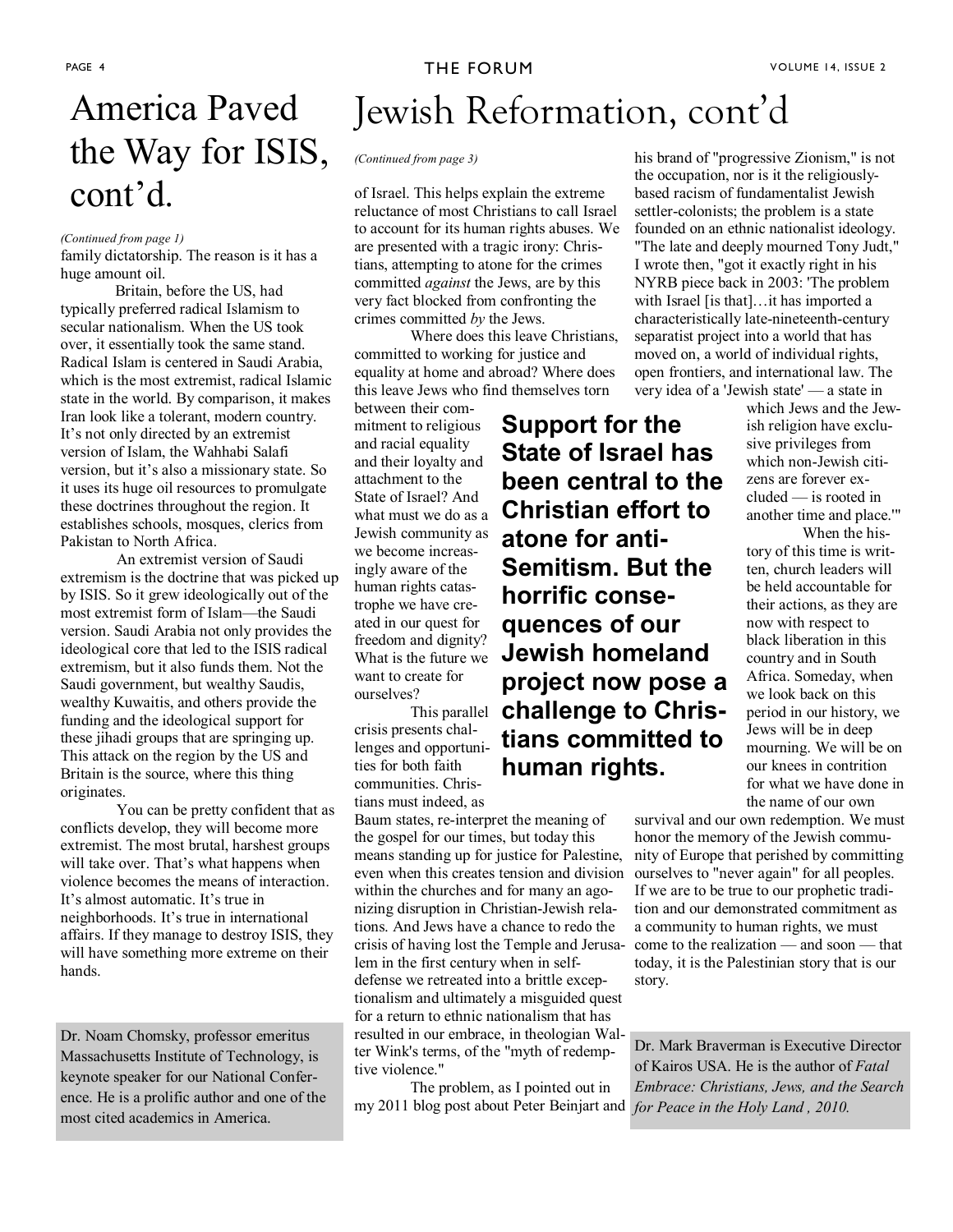# Socially Responsible Travel

The Rev. Peter J. Miano

 Sometimes well meaning travelers support harmful endeavors without realizing it. Sometimes the effect of high volume tourism on a local environment and local people is inconsistent with the traveler's own value systems. This is why we have developed our leading edge standard of socially responsible travel. Fundamental to our mission, we seek to redeem the concept of pilgrimage from the corrosive effects of commercial tourism. More often than not, commercial tourism is uninterested in the moral and political dimensions of travel. This means that the interests of commercial tourism are inconsistent with the ambitions of Christian pilgrimage which, historically, has always involved relationship with local people and engagement of social issues. We seek to enable our travelers to experience authentic pilgrimage. We believe that the biblical faith is spiritually redemptive only when it is socially responsible.

 All journeys with The Society for Biblical Studies feature its unique blend of historical, biblical and contemporary studies. We want our travelers to experience the satisfaction of walking in the places associated with biblical history, i.e., to walk where Jesus walked. We also want them to walk where Jesus is walking right now. Socially responsible travel is a faith experience, because there is no holiness without social holiness.

 For The Society for Biblical Studies, socially responsible travel is primarily a posture of faith. We believe that sincerity to the biblical faith has moral, social, political, economic and environmental dimensions, especially when we are traveling in conflict bound regions, such as Israel/Palestine or regions in which economic disparities are enormous, such as Brazil. In the course of planning our journeys, we are deliberate in investing monies in financially challenged environments, such as the Palestinian economy. We encourage

and facilitate establishing of ongoing relationships between our travelers and the new friends and partners they meet along the way of their pilgrimages. We lodge in locally owned and operated hotels wherever possible, rather than corporate hotel chains. We are particularly interested in supporting stressed communities such as Christian communities in Palestine, Egypt and Jordan. We do not lodge in hotels that are built in occupied territories by occupying

## **We believe that the biblical faith is spiritually redemptive only when it is socially responsible... Socially responsible travel is a faith experience, because there is no holiness without social holiness.**

powers, such as Israeli hotels in East Jersualem. We utilize local travel services. We do not engage in anticompetitive business practices like making profitable business arrangements with restaurants and souvenir shops. Nor do we force our staff, neither guides nor drivers, to seek to enrich themselves by earning commissions by shopping and the selling of various services, as typical travel companies routinely do. We seek to work with environmentally sustainable vendors of tourist services. In every case, our itineraries illuminate the dynamics of the contemporary contexts in which we travel. We educate our travelers about the backgrounds, history and continuing dimensions of political conflict and economic injustice and especially

Christian obligations to engage these issues responsibly. We introduce our travelers to local partners who are engaged in church work, human rights work, social justice work, peacemaking and interfaith relationship building.

 The Society for Biblical Studies is second to none in pioneering and promoting socially responsible travel. Our standards are far higher than those of any other educational travel organization. The Christian Science Monitor (25 September 2006) took special note of our distinctive approach to socially responsible travel. We exceed the prescribed standards of any church's position on socially responsible travel.

 The Society for Biblical Studies pioneered its distinctive programs that blend historical and contemporary studies. We continue to lead in the field of Holy Land and biblically based travel. Not only do we introduce our travelers to authentic spiritual pilgrimage and leading edge biblical and historical studies, we believe that all biblical exploration requires us to apply the biblical faith in and for the world. This means that we are also committed to introducing our travelers to the relevance and relevance of the Bible and the biblical faith. Especially in the context of travel in the conflict bound Holy Land, but elsewhere, too, we believe that it is morally irresponsible to ignore pressing social and political issues. Our experience has shown us that our travelers are enriched and rewarded when they learn that their pilgrimage is not only an historical tour, but a matter of contemporary import as well.

 The Society for Biblical Studies promotes socially responsible travel, not because it is "politically correct" or because some churches encourage it, but because it is consistent with the best traditions of Christian pilgrimage, because it is enriching for our travelers and because it makes no sense to us to "walk where Jesus walked" 2,000 years ago, if we do not also walk where Jesus is walking today.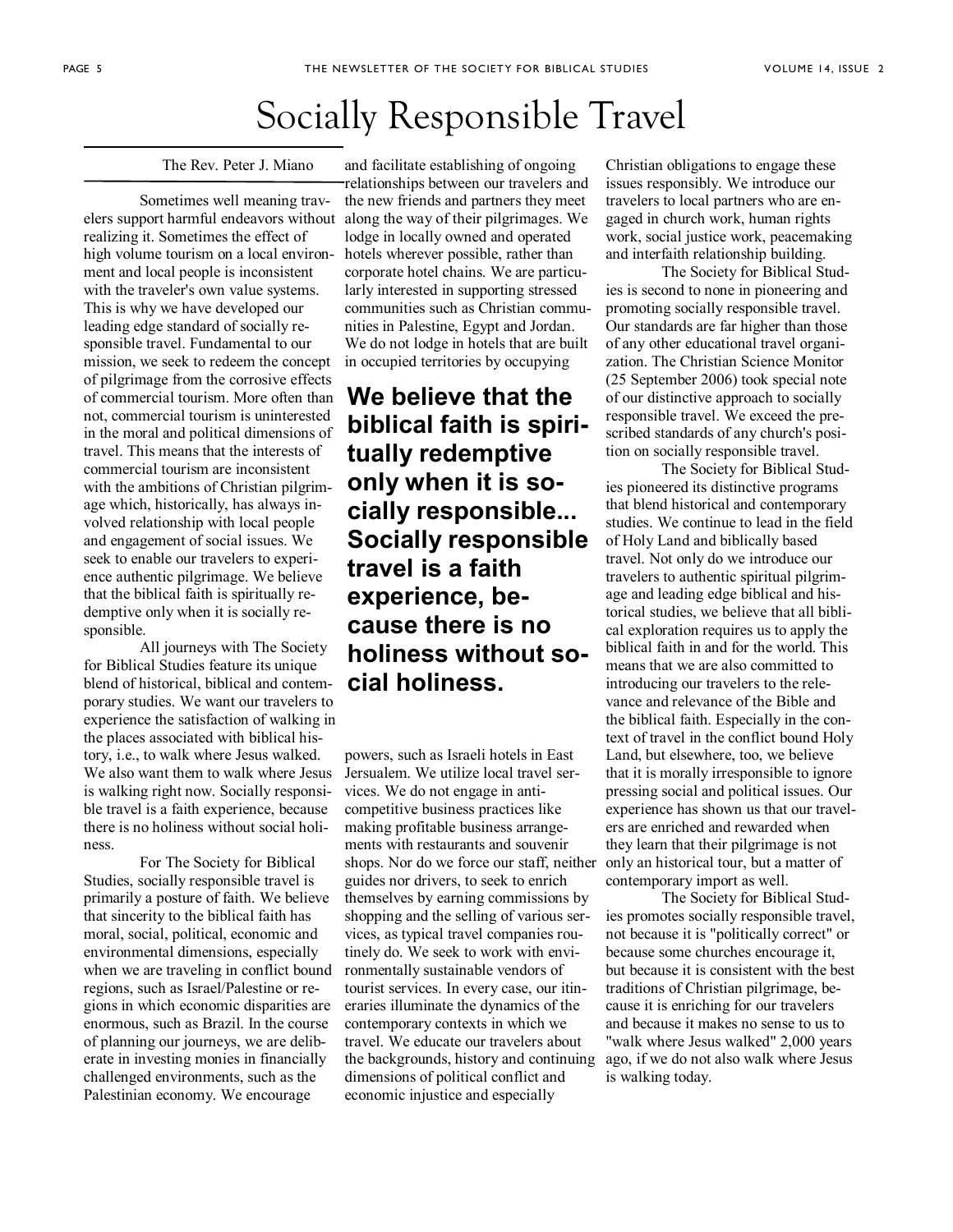**The Gospel of** 

**John makes** 

**more than 60** 

**references to** 

**of which are** 

**pejorative** 

**Jews almost all** 

## Christian Anti-Semitism, cont'd.

#### *(Continued from page 2)*

the pastor of a mega church in Texas and a televangelist whose broadcasts can reach 150 million households, states They are consistently portrayed negathat Jews brought the holocaust on themselves by angering God. I have heard this same twisted theology from Jewish fundamentalists in Israel, but it is appalling, particularly to me as a Christian minister, when a Christian pastor promotes such a sinister theology.

The tangled roots of Christian anti-Semitism include both triumphalist or supercessionist theology and bad biblical interpretation. Biblical interpretation is not the armchair exercise it would appear to be from the pages of *The Journal of Biblical Literature.* Interpretation matters. Words matter. Nowhere is this more obvious than in reckless, unnecessary translations of the Bible that give birth to, nurture and perpetuate Christian anti-Semitism.

My interest in this issue is not new. It began with my earliest serious biblical study with Raymond E. Brown at Union Theological Seminary and it became more poignant when I studied with John Strugnell at Harvard. Prof. Strugnell was pilloried as anti-Semitic, arguably unfairly, in the sensationalist magazine *Biblical Archaeology Review.*  That rather public spectacle drove home to me the awareness that anti-Semitism is alive and well in spite of the biblical academy and several generations of post Holocaust Christian contrition. Prof. Brown had pointed out over and over again that in contrast to the socalled synoptic Gospels (Matthew, Mark and Luke), which rarely refer to *"Jews,"* the Gospel of John makes more than 60 references to *Jews* almost all of which are pejorative. In John's Gospel, the enemies and opponents of Jesus are *Jews*. They confront him. They seek to trap him. At the heart of the passion narratives, common to all the Gospels, is the idea that Jesus is betrayed by a fellow Jew. The *Jews* frame him. They display their complicity with the ruling powers when they

falsely accuse him before the Roman governor. They help manipulate the crowds who call for Jesus' crucifixion. tively as conspiratorial, conniving and disloyal, i.e., *Jews* in the Gospels embody the most fundamental stereotypes and display the most notorious canards of contemporary Christian anti-

Semitism. Or do they? I am often

astonished to realize how much we take for granted in our Bibles. For example, almost everyone assumes that in the popular story of Jesus encountering Zacchaeus in Jericho (Luke 19: 1-3) that Zacchaeus climbs the sycamore tree, because he, i.e., Zacchaeus, is short. Credit the persuasiveness of our Sunday school

songs for that one, because the Greek text does not specifically say so. If we had only the Greek text to base our impressions on, we could just as easily interpret the text as Jesus being short. The pronouns in the text do not specify who was short. We take it for granted that Zacchaeus was the short one.

Similarly, in Mark's Gospel (2:15), according to the New Revised Standard Version, Jesus has dinner at *Levi's* house, even though our best manuscripts do not specify that it was Levi's house at all. The text says that Jesus reclined (he did not sit to eat a meal) at dinner at *his house* (v.15), but it does not specify that the house belonged to Levi. The term Levi does not occur at all in the oldest manuscripts. It might as well have been Jesus' house. That it was *Levi's* house in the NRSV is purely the translator's invention. The translator did not want to upset the traditional apple cart. The translation is

not based on any requirement of interpretation. Inserting the word *Levi's*  when it is not in the original text is pure ideology and pure fantasy and pure liberty on the part of the translators. Interpretation matters. Words not only describe reality, they also condition our perceptions of it.

Once we begin to concentrate on what the texts actually say, as op-

posed to what we are told they say or what we want them to say, once we begin to examine some of our cherished Sunday school ideas with a willingness to reassess our primitive understandings, wonderful things begin to happen. New possibilities of meaning emerge. Sometimes these new possibilities are troubling like when one suggests that perhaps Jesus, rather than Zacchaeus, was short. Other times the possibilities are exciting and refreshing,

as when one suggests, as I do right now, that the English translation of *Ioudaios/ Ioudaioi* as *Jew/Jews* in our English versions of the Bible is not only incorrect and unnecessary, but that it causes damage.

Certainly, such a translation is not required. Notwithstanding the astonishing preference of sensitive, brilliant biblical scholars to translate *Ioudaios/Ioudaioi* as *Jew/Jews,* there is neither any interpretive requirement nor historical reason to do so. To equate the Greek words *Ioudaios/Ioudaioi* in our Greek manuscripts*,* which are known to have at least five different meanings in the New Testament, uniformly as *Jew/ Jews,* which have distinct contemporary meanings, is purely the translators' preference, pure interpretive liberty and mechanical instinct ingrained over generations of uncritical repetition*.* This preference is anything but benign or inconsequential. It causes damage. It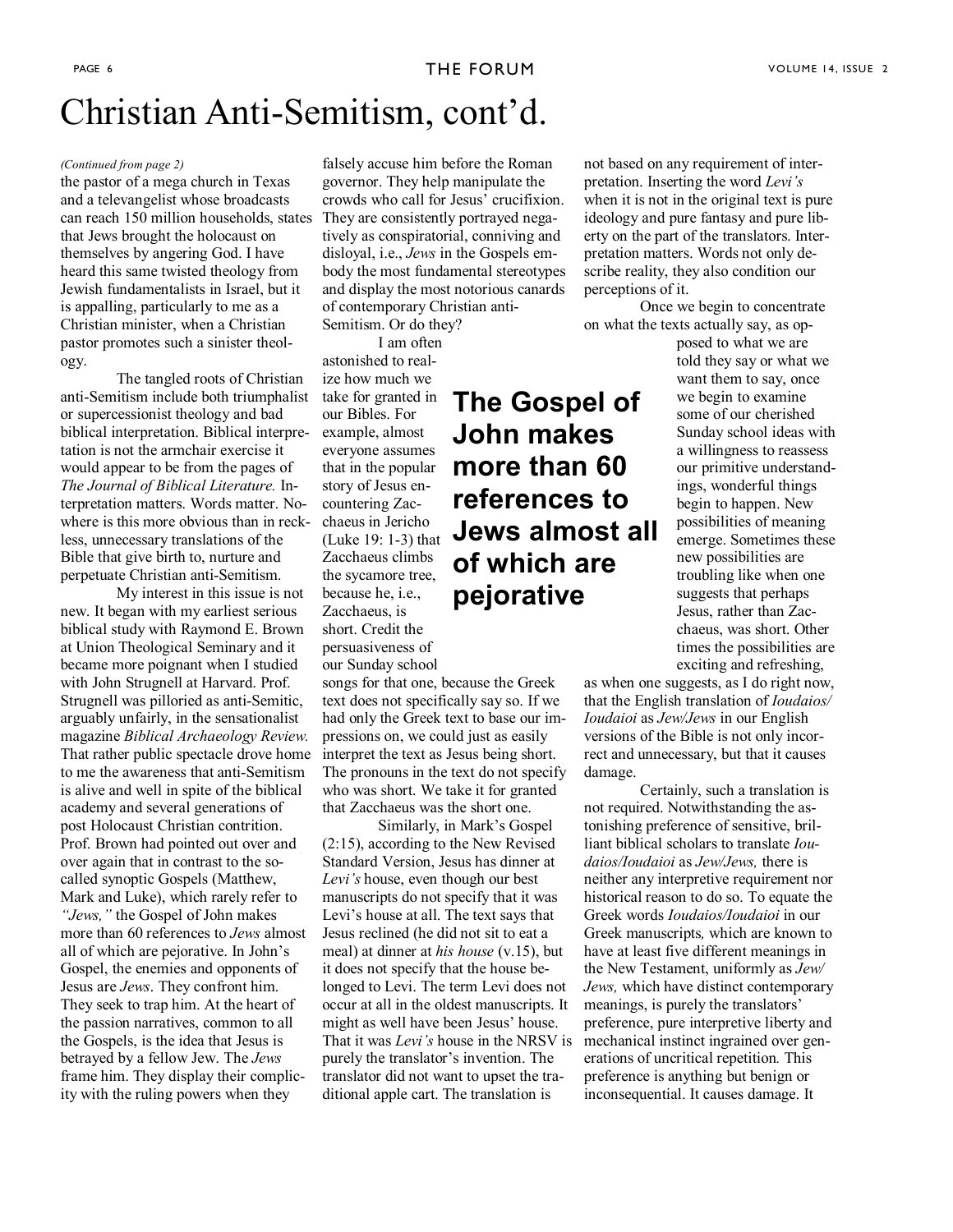# Christian Anti-Semitism, cont'd.

#### *(Continued from page 6)*

helps perpetuate negative stereotypes about Jews that real life anti-Semites utilize to spread hate.

It is symptomatic of weak historical thinking to employ modern terms with contemporary referent to ancient people. This is called anachronism. It occurs, for example, when we refer to Jesus and Paul as *Christians*, because there were no *Christians* at the time of Jesus and Paul and the contemporary term *Christian* carries with it a raft of associations and meanings that it could not have had among the first followers of Jesus.

By the same token, anachronistic thinking occurs when we refer to Jesus or Jesus' disciples or Jesus' enemies or Jesus' betrayer or Jesus' accusers as *Jews,*  because it equates an ancient group with a modern people. When that ancient people is cast in a negative light, that same light extends to the modern people. There is no interpretive requirement for such a translation and such repetitive association perpetuates negative stereotypes about modern Jews as conspiratorial, conniving, etc.

 There is no indication that Jesus and Paul ever referred to themselves as *Jews.* I do not know any contemporary Jews who practice animal sacrifice or even want to. I do not know any contemporary Jews who trace their lineage through their father's blood line, but Jesus and his contemporaries did both. On the other hand, Jesus and Paul never heard of the Mishnah or the Talmuds, but the Talmud is normative for contemporary Judaism. Not only do we have no warrant whatsoever to translate *Ioudaios/ Ioudaioi* as *Jew/Jews,* that default translation is forced. We have to work hard to make it work. Then, once we force the modern reading on the ancient text, we are faced with the dubious and immoral result that the *Jews* were Jesus' enemies, *(Continued on page 8)*  National Conference

17, 18, 19 September 2015 Lexington, Mass.

## Christians and the Holy Land: What Does the Lord Require?

Keynote speaker:

## **Prof. Noam Chomsky**

Massachusetts Institute of Technology

Other Speakers:

**Prof. Stephen Walt**

Harvard University

### **Prof. Ilan Pappe**

University of Exeter

## **Mrs. Jean Zaru**

Ramallah Friends Meeting **Quakers** 

> **Dr. Sara Roy**  Harvard University

**Dr. Mark Braverman**  Kairos USA

**The Rev. Peter Miano**  The Society for Biblical Studies

> 781.641.4453 sbsadmin@sbsedu.org